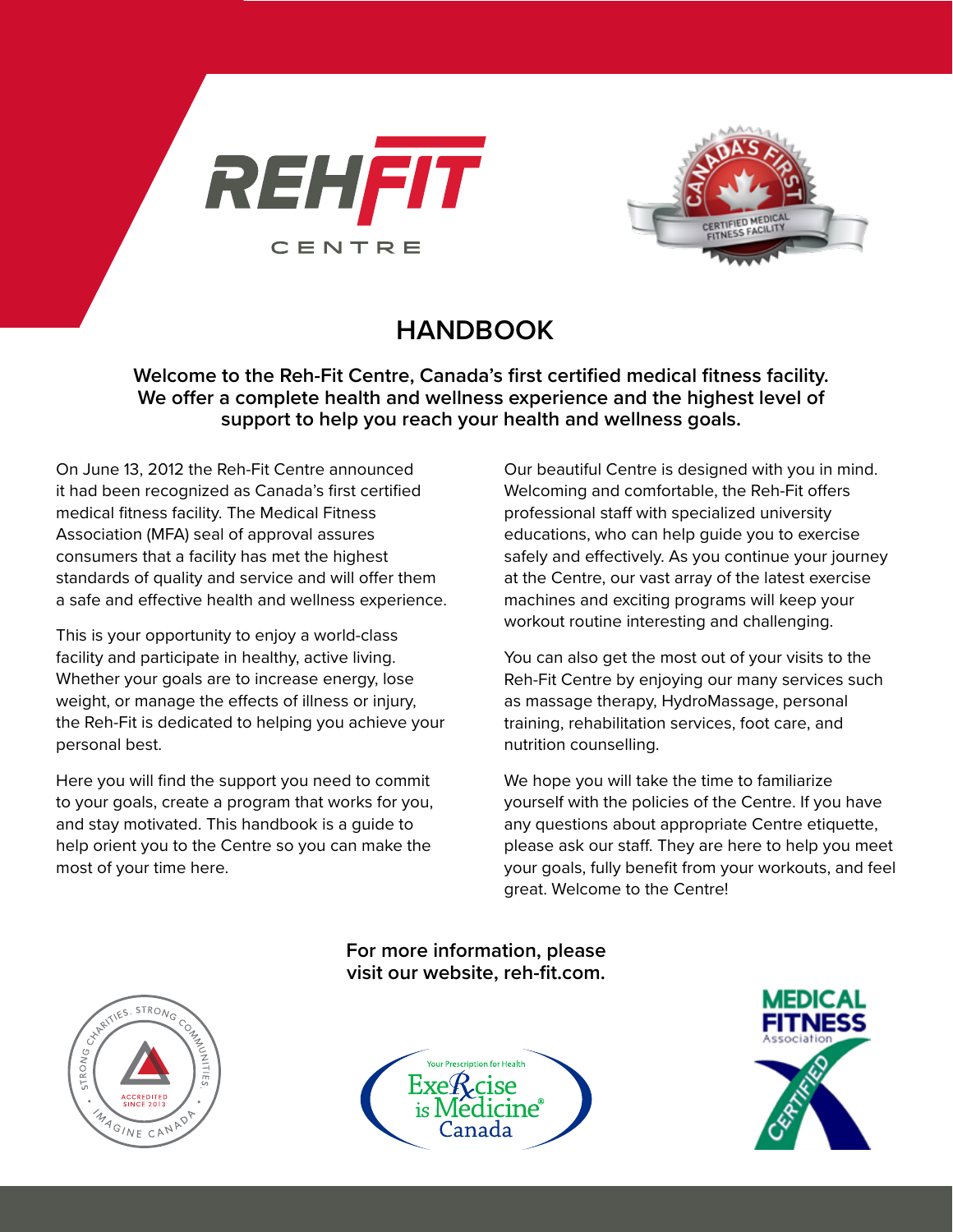# **GENERAL INFORMATION**

| <b>Phone Number</b> |              |
|---------------------|--------------|
| Reception Desk      | 204-488-8023 |
| Reh-Fit Foundation  | 204-488-9325 |

### **Hours of Operation**

| September to May |             |
|------------------|-------------|
| Monday to Friday | 6 am - 9 pm |
| Saturday         | 7 am - 5 pm |
| Sunday           | 7 am - 5 pm |
| Café Hours       |             |

| Monday to Friday    | 7 am - 7 pm     |
|---------------------|-----------------|
| Saturday and Sunday | $9$ am $-$ 4 pm |

*\*Building hours and Café hours are subject to change.*

### **Holiday Hours and Closures**

The Centre is closed Canada Day, Civic Holiday, Christmas Day, New Year's Day, Good Friday, and Easter Sunday. We are also closed for approximately five days annually for deep cleaning and maintenance to maintain our high standards. On all other days we will be open for regular building hours or special holiday hours. All holiday hours and closures are reported on our website.

#### **Parking**

Parking is available on the east and west sides of the building. Our accessible parking stalls are located in front and on the east and west side of the building. Please refrain from using these spots if not necessary so they are available to those who need them.

The Reh-Fit Centre is not responsible for lost or stolen belongings left in vehicles or theft or vandalism of your vehicle.

#### **Facility Access Cards**

Upon arriving at the Centre, please scan your

Facility Access Card through the bar code reader at the Reception Desk to allow access to the facility. Swiping your card provides the Centre with crucial usage patterns to allow for adequate staffing, equipment purchases, and cleaning schedules. Swiping your card will also earn you Reh-Wards points.

Facility Access Cards are not transferable. Please contact the Membership Services Associates immediately if your card is damaged, lost, or stolen. There is a fee for replacement cards.

Your Facility Access Card is also your key to either our full-length or half-length lockers. All users including chronic disease program participants must bring a toonie and use the guest lockers. The toonie is returned after use.

#### **Proof of Vaccination**

All users and visitors to the Centre must provide proof of full vaccination and government-issued photo ID prior to entry.

## **MEDICAL FITNESS MODEL**

In 2012, the Reh-Fit was recognized by the Medical Fitness Association as Canada's first certified medical fitness facility. Certification represents a voluntary, public demonstration that we meet the highest global standards for programs, staff, safety, and community service. The Medical Fitness Association (MFA) named the Reh-Fit Centre as recipient of the Certified Facility for the Year in 2012 and 2020.

As a certified medical fitness facility, we offer a range of features that distinguish us from our counterparts in the commercial fitness industry.

#### **Medical Oversight**

We have a medical advisor, a doctor, who is responsible for making sure we have the latest guidelines for staff to follow in medical emergencies. The Medical Advisory Committee, consisting of 14 physicians from a range of specialties, points out gaps in community health and fitness programs we could fill.

#### **Professional Staff**

We employ highly qualified and credentialed staff who hold specialized degrees, certifications, and licensing. They include are dedicated to supporting, guiding, and inspiring Centre members and users.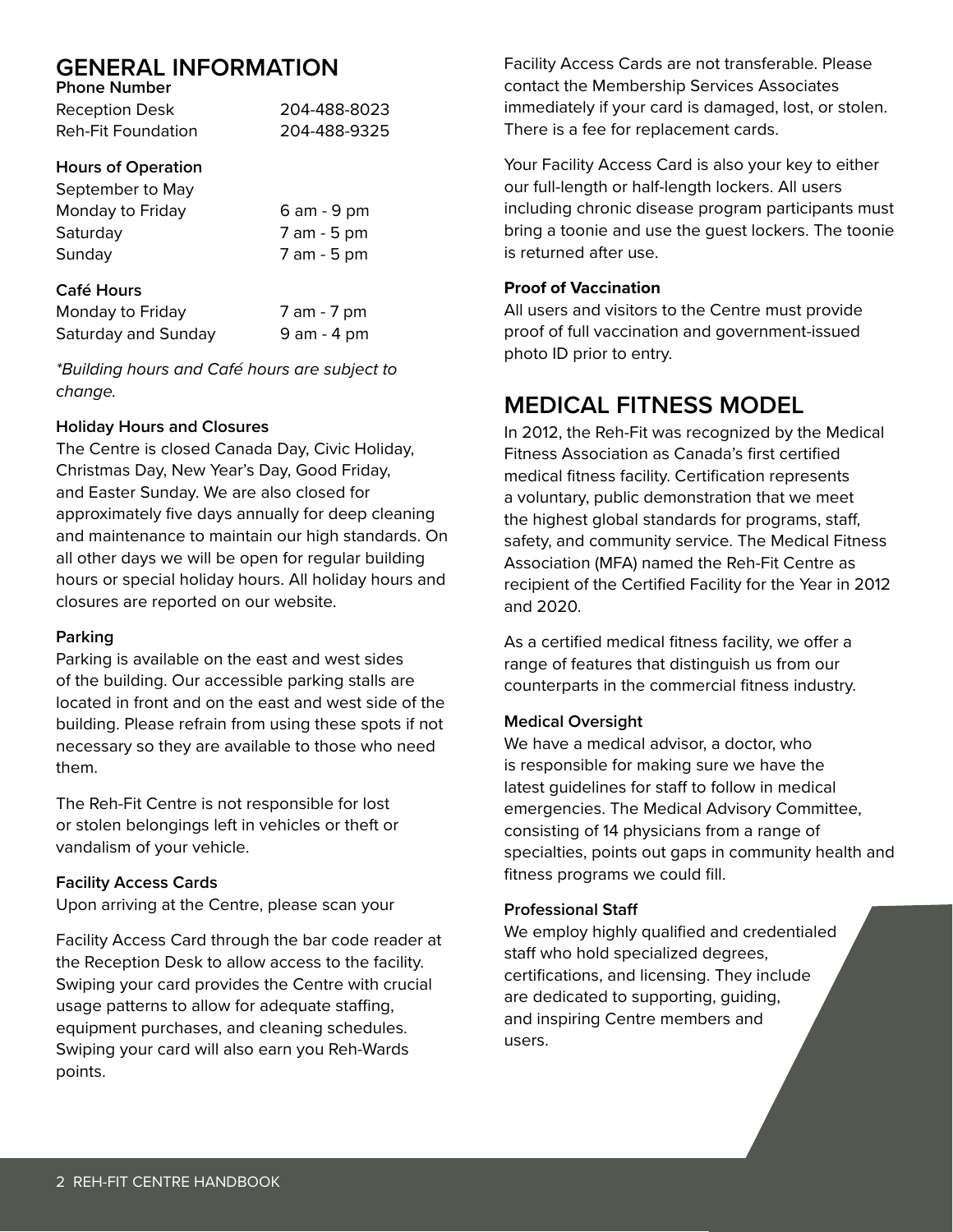#### **Ability to Respond to All Emergencies**

We have emergency response procedures to ensure a timely response to any emergency that threatens the health and safety of members and users.

#### **Disease Management and Prevention**

We offer programs and services to manage and prevent chronic disease and identify, manage, and reduce health risks.

#### **Specialized Health Programs**

We offer specialized health-risk reduction and therapeutic lifestyle programs that help people manage chronic health issues such as, heart disease, cancer, arthritis, stroke, diabetes, managing pain, and managing weight.

#### **Assessment and Outcome Tracking**

We conduct pre- and post-program assessments and take part in research to gauge the effectiveness of our health and fitness programs in building community health and identify areas for improvement.

#### **Individualized Health Screening**

Everyone who exercises at the Centre is subject to an initial health screening to ensure that, regardless of whether they have risk factors or not, they can exercise safely.

#### **Coaching Session**

Membership at the Reh-Fit begins with a coaching session to help you become familiar with the Centre and give you the opportunity to speak with a Fitness Professional about your health and wellness goals.

#### **Health and Fitness Assessment**

Every year, members complete a health and fitness assessment delivered by our trained and certified staff. The assessment yields baseline measurements that show each person where they're starting from on their journey to achieving their optimum health and well-being.

#### **Quality Management**

We are committed to improving all aspects of our operation and draw on the results of client surveys to better build the health of the community.

#### **A Focus On Improving Community Health**

We are committed to creating a healthier, more active community, through our Cardiac Rehabilitation program, other health-risk reduction, and therapeutic-lifestyle programs, community events and educational sessions, and partnerships that we form with hospitals and health organizations to offer the community healthy living services we could not offer as efficiently or cost effectively on our own.

## **MEMBER/USER INFORMATION**

Membership at the Reh-Fit Centre is open to the community at large. Memberships are for a 12-month period from the enrollment date. Dues are not refundable or transferable. GST applies to all membership fees, user fees, services, and programs.

Our enrollment fee is a non-refundable fee, payable upon registration by all new members and all former members whose membership has lapsed.

#### **Payment Options**

Membership fees may be paid annually or monthly. Fees paid monthly are subject to an administration fee. Fees for Starter memberships and summer passes must be paid in full at the time of purchase. Options for paying your fees and/or membership dues include VISA, MasterCard, debit, cash, cheque, electronic funds transfer, or gift cards.

#### **Service Charge**

NSF cheques and declined credit cards are subject to an administration fee.

#### **Membership Freeze**

Members may "freeze" their membership in 30-day increments for a total of 90 days during a calendar year for a non-refundable nominal fee per month. This feature is designed for members who are unable to come to the Centre for an extended period due to holidays, family illness, and travel for work. The member's/user's expiry date, as well as HydroMassage, if applicable, will be adjusted based on the number of months you freeze your membership.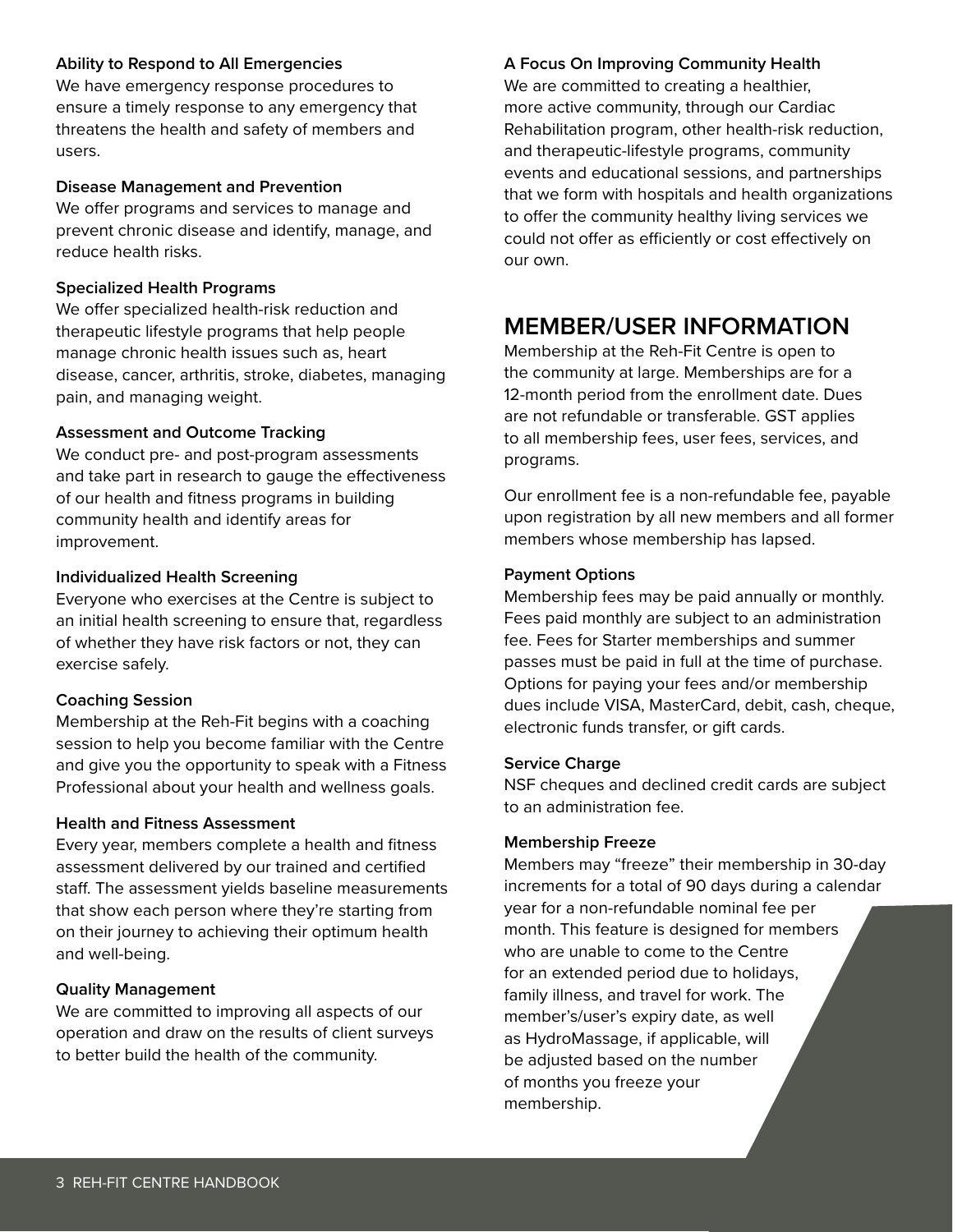#### **Medical Extension**

Members may put their membership on hold for significant medical reasons at no charge for a minimum of four weeks and up to a maximum of 16 weeks per membership year. A member informs the Reh-Fit that they require a medical extension. A medical extension form is completed by a Reh-Fit staff member and follow up will occur.

#### **The Reh-Fit Advantage**

- Orientation and guidance to get you started
- Individualized coaching session
- Health and fitness assessment to show you how you are doing
- A direct connection between Reh-Fit and your health care provider
- A variety of group fitness classes per week to choose from
- Virtual fitness classes to fit your schedule
- A wide array of equipment for all levels of fitness
- Priority registration and member-rate for fee based programs and services
- Access to member/user exclusive programs some popular programs are restricted to members/users
- Recreational activities such as badminton, pickleball, and shuffleboard
- Rehabilitation services
- Nutrition counselling
- Exclusive access to our personal trainers at a competitive price
- HydroMassage at a great rate
- Opportunity to bring guests at a reduced rate
- Opportunities to meet people
- Emergency response if the need arises
- Loyalty Reh-Wards program

#### **Renewals**

Reh-Fit members will receive notification prior to their annual renewal date. Memberships will be automatically renewed on the first of each month. For your safety, changes to your health status should be reported to the staff immediately. Members who do not wish to renew will have to contact the Centre before their renewal date to cancel their membership.

#### **Change in Personal Information**

Please update your account online or contact our Membership Services Associates if you have a new address, phone number, email address, Manitoba Health number, have changed your name, and/or would like to change your method of payment or have new banking or credit card information.

#### **Reciprocity**

The Reh-Fit Centre is a member of the International Health, Racquet and Sportsclub Association (IHRSA) and the Medical Fitness Association (MFA). If you travel outside of Winnipeg, most other IHRSA and MFA Centres in North America will recognize your Reh-Fit membership for a period of time.

#### **Guests**

Guests 12 years of age and older are welcome at the Reh-Fit Centre. Guests under the age of 15 need to be accompanied by an adult. Use of the facility is subject to the completion of the Health and Lifestyle Questionnaire. Guests that come with a member receive a reduced guest fee. Our current fees are available on our website. A guest may come to the Centre a maximum of three times in one calendar year. All guests are required to show photo identification and proof of full vaccination. Lockers are available for a refundable toonie.

Out of town guests are able to purchase a pass for a day or a month provided they show photo ID that proves they reside outside a 100-km radius of the City of Winnipeg.

#### **Membership Categories**

- Individual: An individual 18 years of age or older.
- Student: For full-time students 15 years or older with proof of student status. Enrollment fee does not apply.
- Household Add-On: Children of Individual members 12 - 18 years residing at the same address as the Individual member. Children under the age of 15 need to be accompanied by an adult. Enrollment fee does not apply.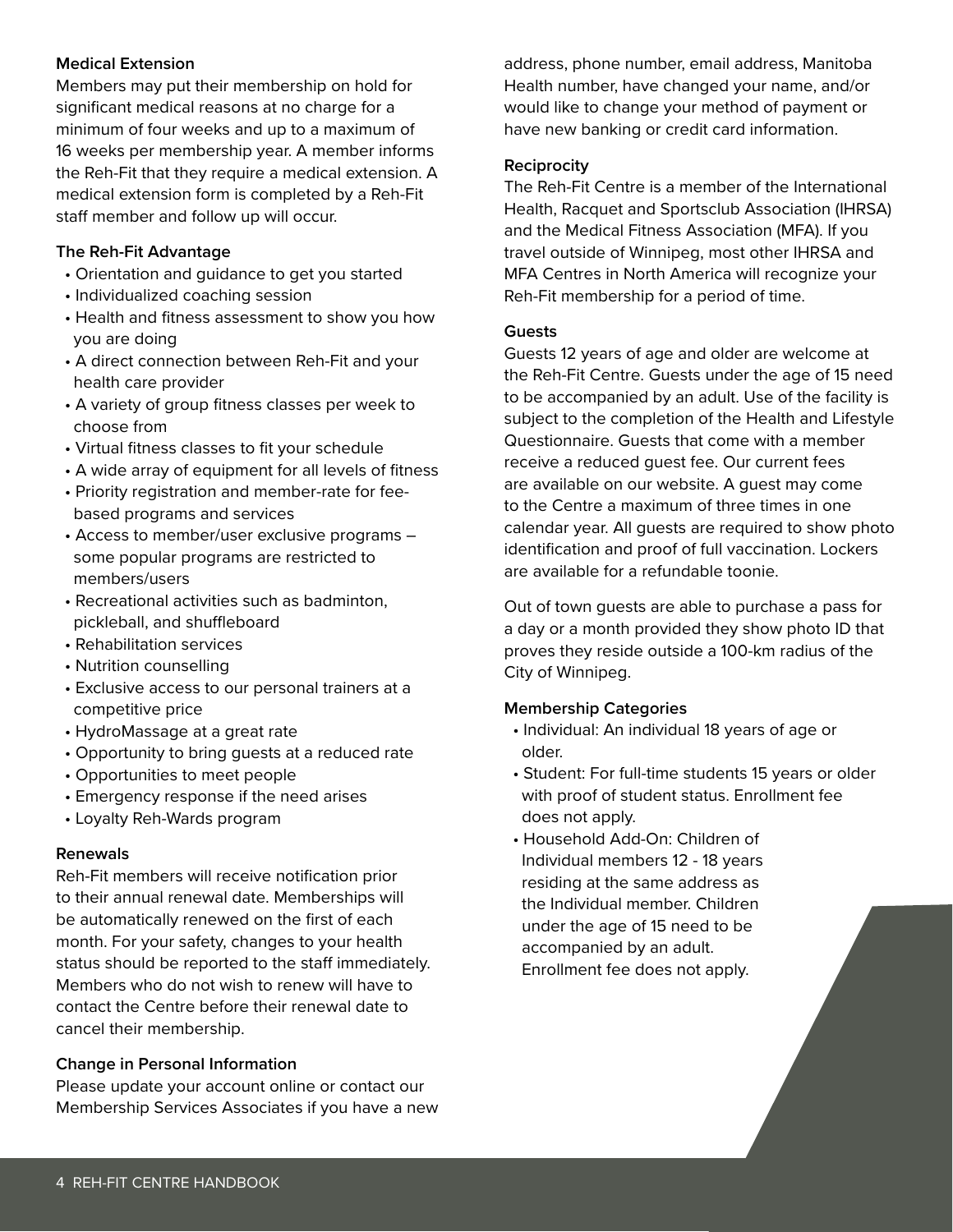# **ETIQUETTE: BEST PRACTICES**

To ensure that we provide our clients with the best possible health and fitness environment, we ask that you be courteous when using the equipment and facilities.

### **Fitness Area**

- Gym bags, outdoor jackets and footwear, and change of clothing are not permitted.
- Food or beverages other than water are not allowed. Use only plastic/steel water bottles with plastic caps.
- Please refrain from stretching on the hand rails outside the elevator along the track. Please be courteous of other members/users using the various fitness areas, as there may be several different activities taking place at one time.

### **Track**

- The outside two lanes are designated as running lanes, the inside lanes for walkers, and the middle lanes as transitional lanes for fast walkers/slower joggers and for passing.
- Please be mindful of other users.
- If you are changing lanes, please check first to see if anyone is coming up behind you, so that you do not cut that person off.
- To avoid collisions, call "pass" when passing someone on the track.
- Those walking/jogging in groups should not exceed two lanes.
- Check track direction arrows before stepping onto the track. The direction is changed on a regular basis.
- If you are crossing the track, please look both ways and ensure it is safe to do so.
- The track is designed for walking and jogging. Racing is not permitted unless it is part of a specialty program.
- Please do not stand on the track.
- Weight plates are not permitted on the track.

#### **Courts/Hardwood Floor**

- Only non-marking court/gym shoes are to be worn.
- Please do not drop weights on the hardwood floor.
- Please note that the court availability is subject to change.

 • Equipment may be set up no earlier than 15 minutes prior to a class starting provided there is not another class taking place.

### **Group Fitness Studios**

- Only non-marking court/gym shoes are to be worn.
- Food or beverages other than water are not allowed. Use only plastic/steel water bottles with plastic caps.
- When finished your workout, use the pre moistened wipes provided to clean the mats, dumbbells, and other equipment.
- Gym bags and outdoor jackets and footwear are not permitted.
- Equipment may be set up no earlier than 15 minutes prior to a class starting provided there is not another class taking place.

## **Functional Training Zone**

- When you are finished using equipment in the zone, please put it back where you found it.
- When you've finished using the attachments for the Queenax, please use the pre-moistened wipes provided.
- If you are unsure how to use a piece of equipment in the Zone, please ask staff for guidance.

## **Exercise Equipment: All Areas**

- Equipment is available on a first-come, first serve basis.
- Read instructions for equipment before use; ask staff for guidance if unfamiliar with its operation.
- When using weight resistance equipment, raise and lower plates carefully.
- When you've finished your workout, use the pre-moistened wipes provided. Please wipe off all equipment including controls, seats, dumbbells, tubes, mats, and railings. Only one wipe is needed to disinfect one piece of equipment.
- Please only use the wipes for disinfecting equipment and do not take them with you when you leave the fitness area.
- Please be courteous. Let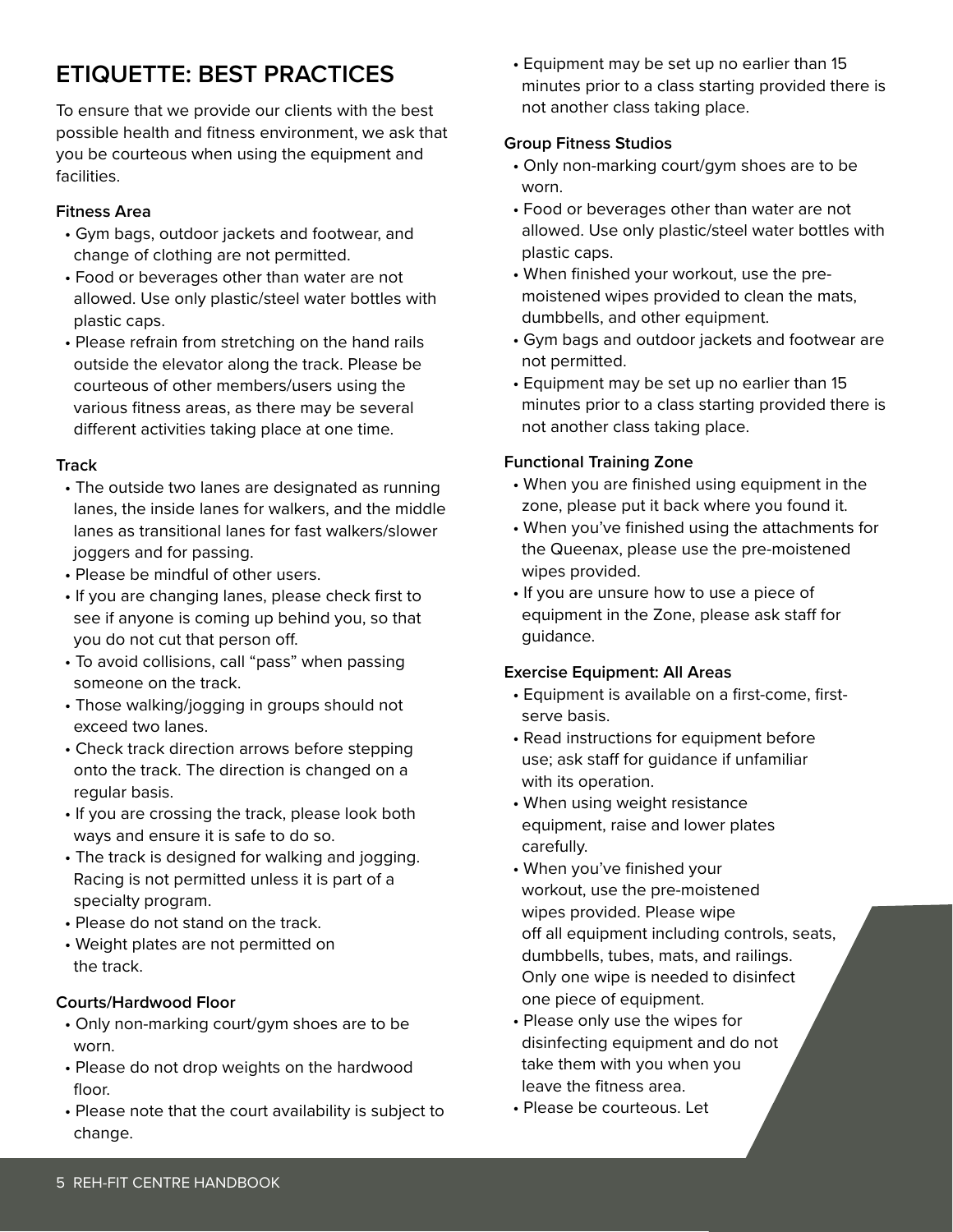others use the equipment while you rest between sets.

- Please return equipment to its designated spot.
- Keep all body parts free of moving parts on the exercise equipment.
- Use the handrails for support and to maintain balance if required.
- Wait until equipment has come to a complete stop before dismounting.
- Stop exercising if you feel faint or dizzy, or if you have any pain. Consult with a staff member immediately.
- Report any malfunctions, damage, or repairs to the staff.
- No contact is permitted (even with pads) between boxers except in a class situation.
- Boxing gloves are available for use but you need to provide your own wraps.

### **Weight Training Equipment**

- Do not use chalk.
- Do not drop weights.
- Use spotters when necessary.
- Use collars provided when working with plate loaded equipment.
- When finished, replace dumbbells and plates on appropriate racks.
- Do not sit, lean, or stand on bars.
- Do not place weight plates, dumbbells, or bars on covered benches/seats.
- For your safety, please do not attach tubing to the weight training equipment.

#### **Cardiovascular Equipment**

- If you are unfamiliar with the use of the cardiovascular equipment, please ask staff for assistance.
- For safety reasons, do not leave any machines running when not being used.
- As other people may be waiting, please limit your workout on the cardiovascular equipment to 30 minutes.

#### **Steam Room and Sauna**

- Out of respect for others, please avoid using the steam room or sauna if you have an illness.
- Please shower before entering.
- Allow yourself at least 10 minutes after exercising to cool down before entering.
- Maximum length of time per use should not

exceed 10 minutes.

- Due to high temperature and humidity, individuals with certain medical conditions (high blood pressure, heart disease, or respiratory problems) are advised not to use the sauna or steam room unless authorized by a physician. People with cardiovascular disease should check with a nurse before use.
- During pregnancy, women are advised not to use the steam room or sauna.
- No food or drink allowed.
- Do not use the steam room or sauna immediately after eating. Your blood will divert to the stomach, which is necessary for digestion.
- For hygienic reasons, please sit on a towel or wear a bathing suit.
- Shaving is not permitted in the steam room or sauna.
- Exercising is not permitted in the steam room or sauna.
- Children under the age of 15 are not permitted in the steam room or sauna.
- Drink plenty of water before and after using the steam room or sauna.
- Please refrain from pouring water on the sauna or steam room valve to attempt an increase in the room temperature.

# **ACCESSIBILITY**

Accessibility is important to us at the Reh-Fit Centre, and our state-of-the-art facility is open to everyone, providing accessible exercise equipment and accessible memberships and programs.

#### **Facility**

Accessibility features include parking for people with disabilities, power door openers, a porte cochère that offers a canopy for conveniently dropping off persons at the front entrance, a visual and auditory emergency system, accessible washroom stalls and counters, wheelchair accessible water fountains and shower stalls, private washrooms with intercoms, and elevators.

#### **Exercise Equipment**

We have a range of equipment well-suited to those with physical limitations, including a full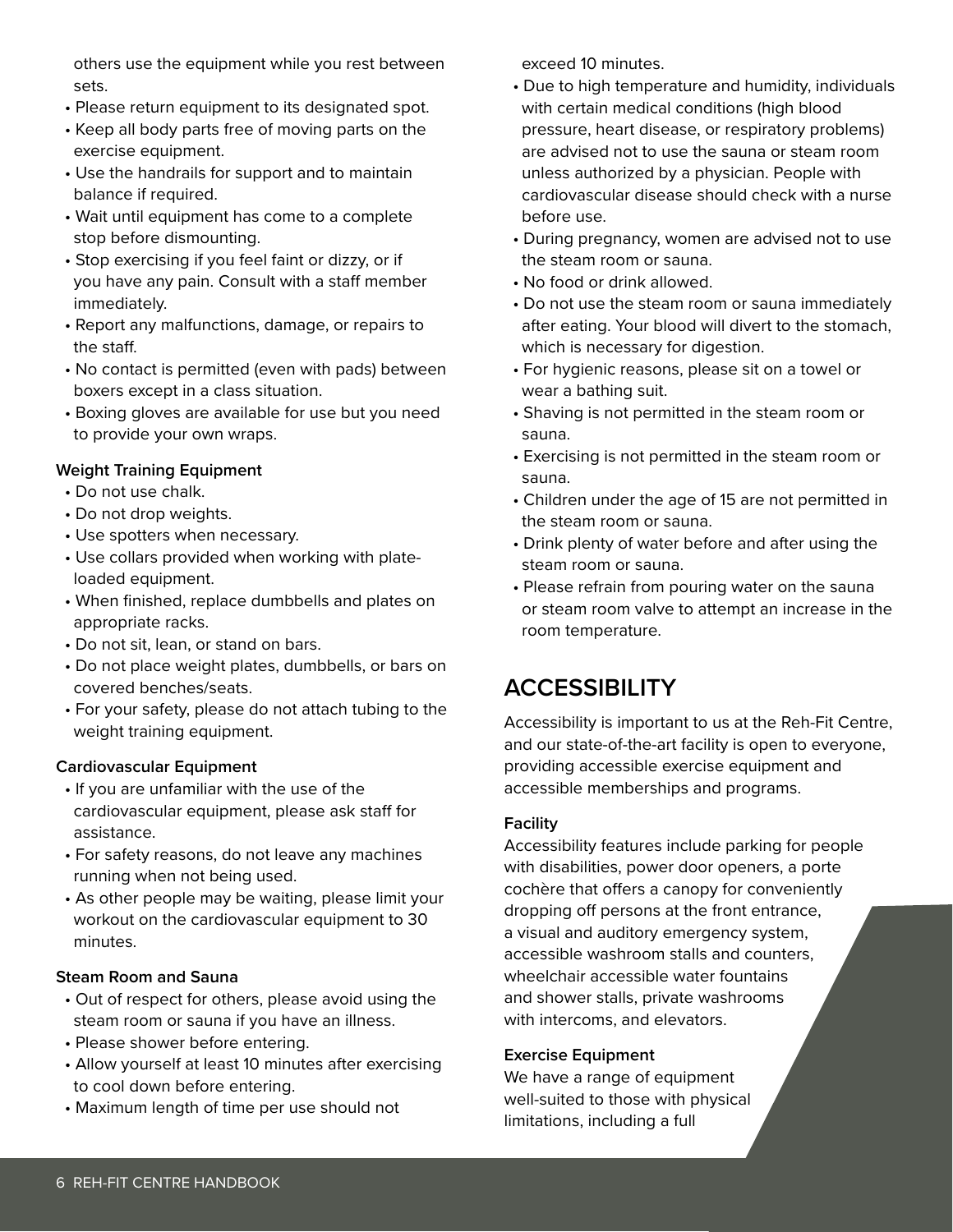line of resistance equipment and cardiovascular machines that accommodate those in wheelchairs and with limited mobility. Closed captioning is available on many of the televisions mounted on our cardiovascular equipment.

#### **Buddy System**

We offer a unique buddy system which allows members and users to bring in a support person if they require assistance while at the Centre. The support person is admitted free of charge as long as they remain with the client they are assisting.

#### **Financial Assistance**

The Reh-Fit Centre strives to make membership and chronic disease management programs accessible to all. Financial assistance will be provided based upon individual need and the availability of funds. A confidential interview may be arranged once the financial assistance forms are completed. To receive forms, call the Reception Desk at 204-488-8023.

#### **Reasonable Accommodation**

The Reh-Fit Centre is committed to providing an environment for its members/users which is inclusive and non-discriminatory. The Centre also provides reasonable accommodation for those who have certain needs based on protected characteristics set out in applicable legislation, including the Manitoba Human Rights Code (the Code), provided that such accommodation does not impose an undue hardship on the Reh-Fit Centre.

# **AT THE CENTRE**

#### **Tours**

Reh-Fit staff and Membership Services Associates are available to provide tours for guests and prospective members. Please see the staff at the Reception Desk, or book online, if you would like to bring a family member or friend by for a tour.

#### **Gift Cards**

Give the gift of health and wellness and purchase a gift card for a friend or family member. Reh-Fit gift cards may be used toward memberships or any of our programs or services with the exception of the Café. You may purchase gift cards at the Reception Desk.

#### **Customer Comments**

The Reh-Fit Centre values feedback from our clients. Clients are encouraged to provide feedback in a number of ways. You can:

- speak to the staff if you have a comment, question, or concern,
- submit a comment in writing via the Customer Comment Cards,
- send us an email, and/or
- complete surveys and participate in focus groups and program and service evaluations.

Clients are encouraged to leave their name and phone number so that we may respond to you personally. A manager will follow up with you within 48 hours.

#### **Communications**

We want to keep you informed about what is happening at the Reh-Fit Centre throughout the year.

- Information monitors located in the lobby and Café provide information on day-to-day activities and upcoming events.
- Information monitors on the mezzanine provide information about changes to the group fitness schedule, upcoming programs and registration dates, and various events at the Centre.
- Fit Notes, our member newsletter, is sent out via email every month and is available for pick-up at the Reception Desk.
- The Reh-Fit Centre uses social media such as Facebook, Twitter, and Instagram to advertise programs and events at the Centre.
- Our website is updated regularly to ensure content is current.
- Program Guides are published throughout the year, and there are many brochures available by the Reception Desk.
- All members are encouraged to attend our Annual General Meeting held in June.
- Announcements are made in group fitness classes.
- Outdoor signs contain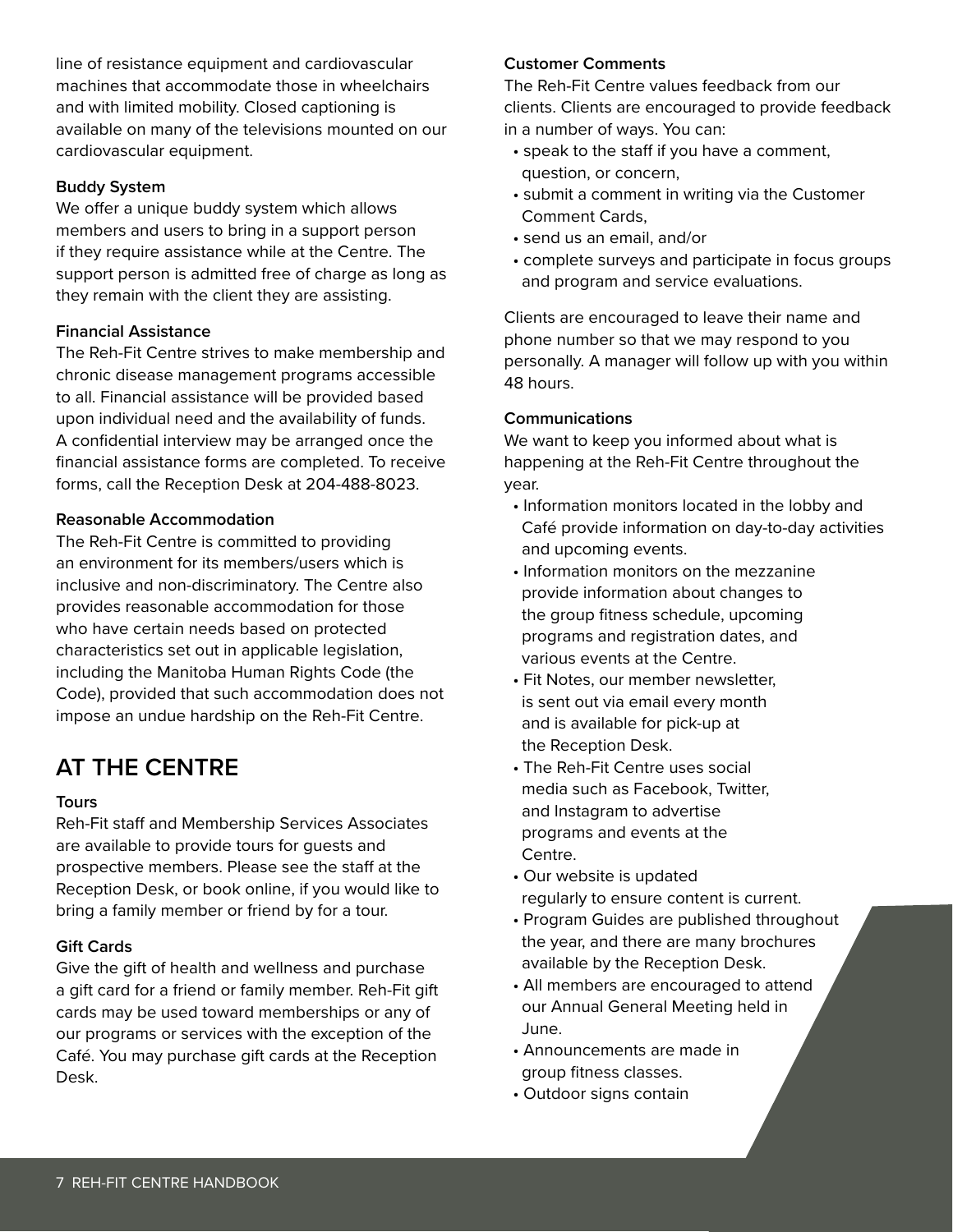information about what's

happening at the Centre.

- Emails are sent out to all members as new things occur at the Centre.
- External advertising by members or guests is prohibited in all areas of the building.

#### **Group Fitness**

Each week we offer many group fitness classes. Level One classes are dedicated to new exercisers and those who prefer a slower paced class with basic exercises. Level Two classes are designed for participants who are ready to take their fitness to the next level. Enjoy the benefits of individual attention combined with the motivation that comes from being part of a team. These classes are great if you cannot commit to a schedule.

#### **Virtual Fitness**

You can choose from a variety of pre-recorded group fitness classes from our virtual class library to do in Group Fitness Studio A. If you wish to do a virtual class, please ask one of our fitness staff to set it up for you. Members can also access our entire library of classes to use at home at reh-fit.com/anywhere.

#### **Reh-Wards Loyalty Program**

With your membership to the Reh-Fit, you can earn and redeem Reh-Ward points.

It's easy to join:

- Following your next visit to the Centre, watch for an email from our trusted partner organization, Perkville, inviting you to join the program. Or click on the Reh-Wards button on the homepage of our website.
- Click 'Join' and follow the directions.
- Make sure to use the same email address that we have on record for you. Please note only one member may earn and redeem points per email address.
- Follow the directions to validate your account.
- You'll earn points simply for registering.

You can log into your account at any time to see your points balance. Once you earn enough points, redeem them for the item of your choosing.

For more information about Reh-Wards, please ask our Membership Services Associates.

## **FACILITY USAGE**

#### **Attire**

All members are expected to wear proper exercise attire. Shirts, shorts/sweat outfits, and shoes are to be worn in all areas of the Centre except for the locker rooms and during specific programs. We reserve the right to determine what defines generally accepted, appropriate attire. If you are not sure, please ask one of our staff. For your safety, do not wear loose or dangling clothing while using the exercise equipment. Fitness areas are kept at a cooler temperature so layering of clothes is advised.

For your safety, proper footwear is required in all physical activity areas. All shoes worn in the fitness area must be non-marking and for inside purposes only. Shoes worn outdoors are not permitted. Open-toed shoes or sandals are not permitted in any of the physical activity areas. Bike shoes are not permitted inside the Centre. For classes that require bare feet i.e. yoga, please wear shoes or slippers from the locker room to the location.

#### **Lockers**

Full- and half-length lockers are available for daily use at no charge. Your facility access card will act as your key to the lockers. If you do not have a card, there are lockers available for a toonie, which will be returned to you after you are finished using the locker.

If you are just coming to the Centre for an appointment, there are express lockers available in the assessment waiting area next to the front lobby and Caf**é**.

It is important to secure your belongings in a locker at all times. The Reh-Fit Centre is not responsible for lost or stolen belongings. Please do not leave valuables unattended.

Remember to take all of your belongings with you when you leave the building each day. Our lockers are for day use only. A charge applies for lost locker keys.

#### **Minimum Age**

The Reh-Fit Centre is open to individuals 12 years of age or older.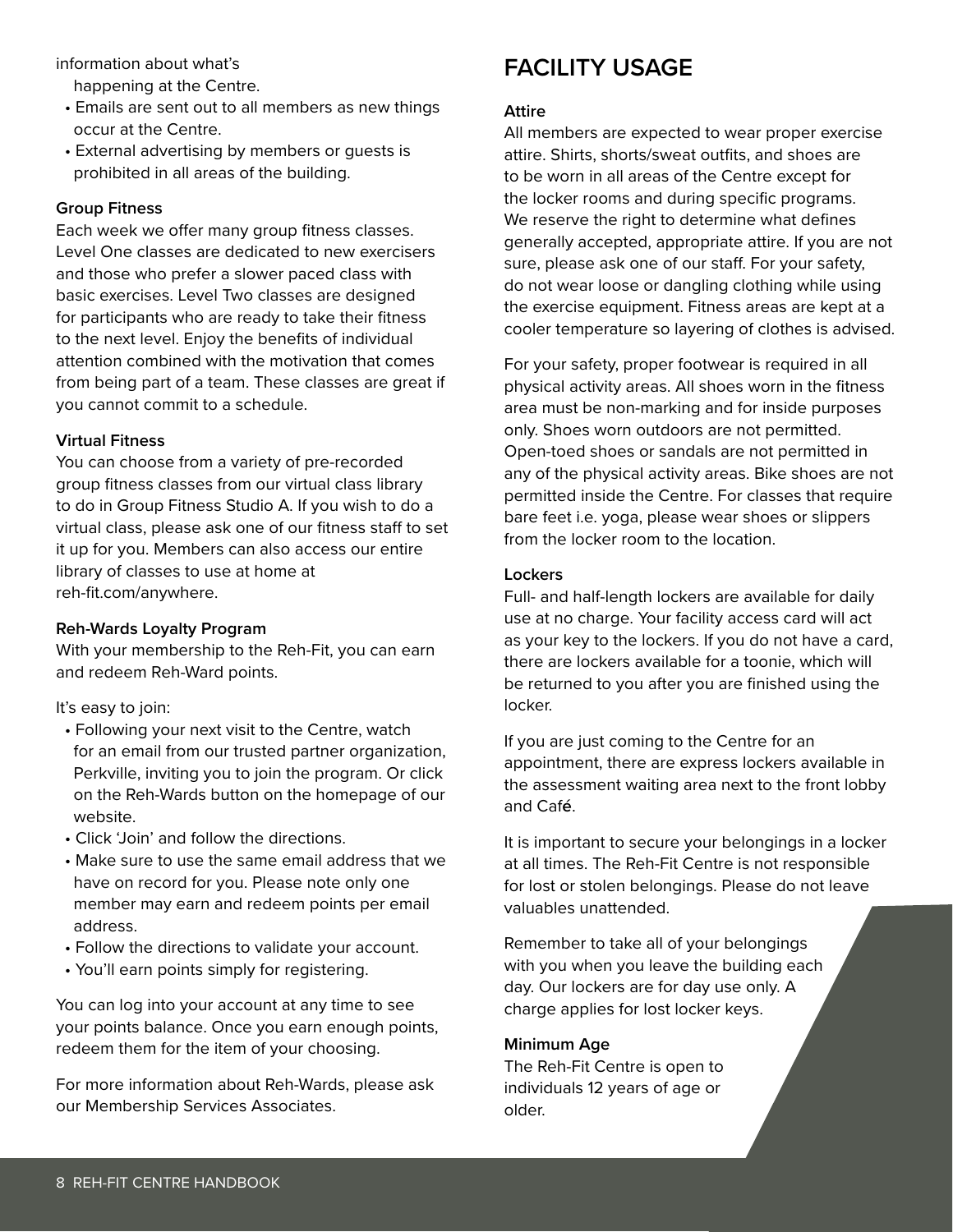### **Loss of Membership/Facility Usage for Programs and Services**

The Reh-Fit Centre reserves the right to cancel memberships and facility user passes and/or terminate program participation without refund for any reason including, but not limited to, the following:

- Intentional misuse of the Reh-Fit Centre's equipment or property
- Damage or destruction of the Reh-Fit Centre's equipment or property
- Theft
- Failure to follow proper safety practices and precautions
- Fighting
- Harassment of other participants, members, or staff
- Physical or verbal abuse
- Use of profanity
- Failure to pay fees
- Failure to follow policies set by the Reh-Fit Centre.

## **Keeping Our Home Away From Home Beautiful**

We are proud of our state-of-the-art facility, and we all want to keep our space clean and beautiful. There are several ways clients can help achieve this, such as rinsing out sinks, wiping down counters, and placing used towels in bins located at the exits of the locker rooms.

Please help us keep the grounds around the Centre clean by not disposing of garbage, such as chewing gum, on the property.

There is no smoking on the Reh-Fit property. This includes electronic and other forms of cigarettes.

## **Change in Fees, Programs, Schedules and Hours of Operation**

Fees, programs, schedules, and hours of operation are subject to change without prior notice. Any changes will be posted on our website and Facebook page.

Thirty days' notice will be given in the event of a change in membership or facility user fees.

Please refer to our website or current Program Schedule for the latest program offerings.

## **Medical Conditions and Facility Usage**

For the safety of our members and staff, we require that you advise us if you are suffering from a contagious medical conditional during your use of our facility and services. Your privacy will be respected in accordance with our Privacy Policy.

While we endeavour to accommodate the medical conditions of all of our members, in certain circumstances you may be prevented from accessing or using all or parts of our facilities and services while your medical condition is contagious if it cannot otherwise be accommodated. If you require a temporary absence from the Centre, you may be eligible for a Medical Extension (at no charge). Please refer to our Medical Extension policy on page four.

## **SAFETY**

Safety is a priority underlying all programs and services at the Reh-Fit Centre. All Reh-Fit members, users, and guests are required to complete a Health and Lifestyle Questionnaire prior to participating in any type of physical activity at the Centre. For your safety, any changes to your health status should be reported to the staff immediately. The staff will make appropriate recommendations for you to continue your exercise program at the Centre. Please do not hesitate to review with our staff any concerns you may have about your health, the programs, or the use of the equipment. Ask for help at any time.

## **Emergency Buttons**

Emergency buttons are located throughout the Centre for members/users to use when there is an emergency. Instructions are located by each button. Please familiarize yourself with their locations and instructions for use. The locations of the eight buttons are as follows: entrance to the men's and women's locker rooms, members' lounge, track desk in the fitness area, east and west walls of the fitness area, outside wall of Group Fitness Studio A, and inside Seminar Room D on the mezzanine. Intercoms for emergency use are also available in the private washrooms in the assessment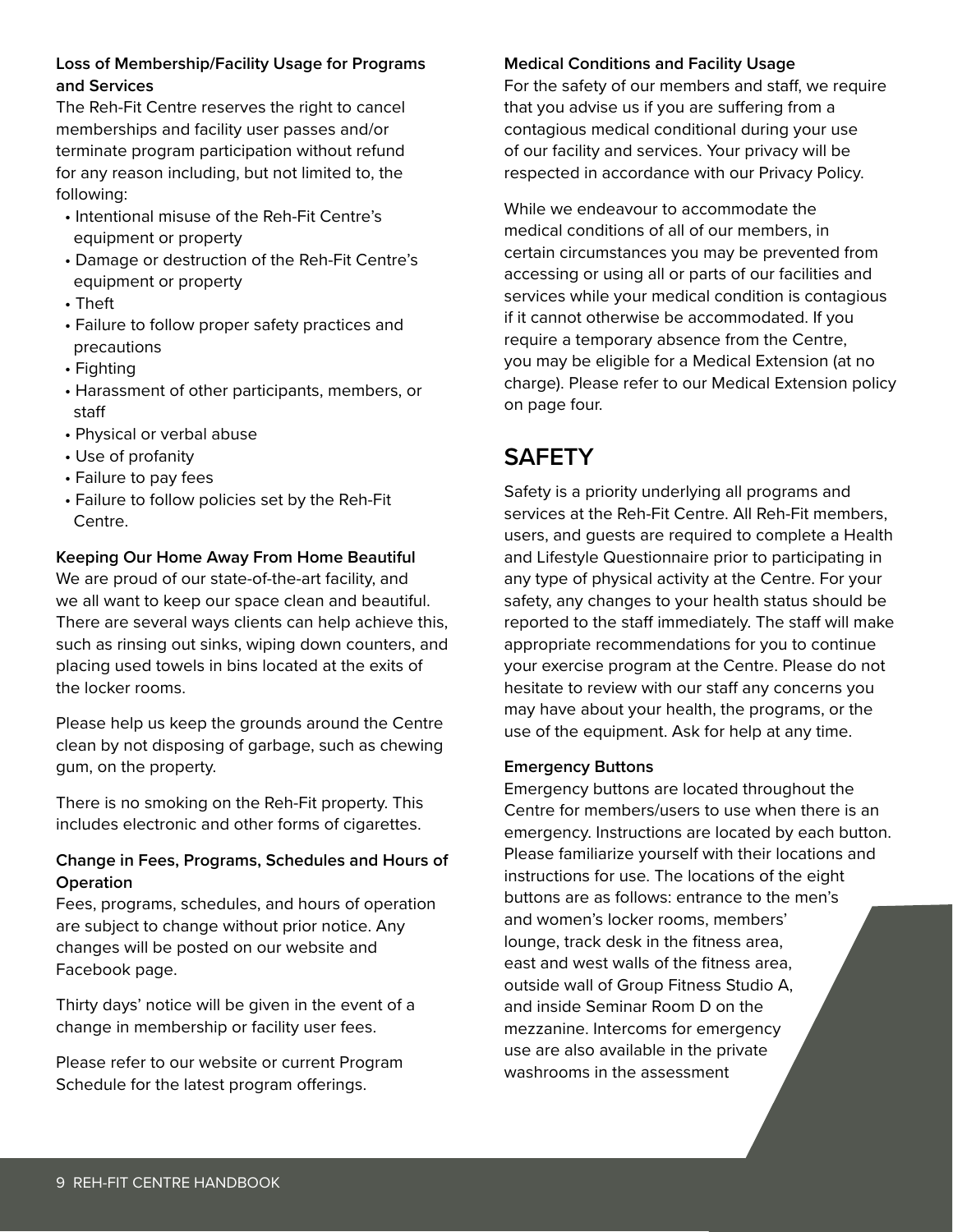area, fitness area, family washroom by the men's locker room, and in the two washrooms on the mezzanine.

#### **Privacy**

The Reh-Fit Centre is committed to respecting the privacy of your personal information and personal health information. Protection of your personal information is governed by the Personal Information Protection and Electronic Documents Act (PIPEDA) and protection of your personal health information is governed by The Personal Health Information Act (PHIA). The Reh-Fit Centre's Privacy Policy provides for how we collect, use, and disclose your personal information and personal health information. This policy is available on our website at www.reh-fit. com/publications or available in hard copy upon request. If you have any questions or concerns with respect to our privacy policies, please contact our Privacy Officer at 204-488-8023 or email reh-fit@ reh-fit.com.

#### **Unplanned Centre Closures**

Due to unforeseen circumstances, such as extreme weather, the Centre may need to close. All unexpected Centre closures will be announced on our website, general Centre voicemail, and on CJOB.

## **COMFORTS AND CONVENIENCES**

#### **Merchandise**

For your convenience, we sell a variety of Reh-Fit merchandise at the Reception Desk including miscellaneous equipment, gym bags, socks, and clothing.

#### **Smoking**

For everyone's comfort and health, the Reh-Fit Centre is designated as a smoke-free environment. This includes all forms of cigarettes.

#### **Cell Phones**

Out of respect for others, please do not talk on your cell phones in the fitness area or during a class/ program. If you must take a call, please excuse yourself from the class/program and move away from others in the fitness area. All other cell phone use is permitted, but please be respectful of those around you.

#### **Lost and Found**

Lost and found is located at the Reception Desk. The Reh-Fit Centre is not responsible for lost, damaged, or stolen goods. Please do not store valuables in the lockers or leave valuables unattended. Lost and found items are kept for one month and then all items that have not been claimed are donated to charity.

#### **Sprays, Perfumes, and Colognes**

Some individuals have allergic reactions to sprays, perfumes, colognes, and other scents. In consideration of these individuals, please refrain from using spray products or wearing scented perfume, cologne, or lotion when you come to exercise or apply it in the locker room before or after your workout.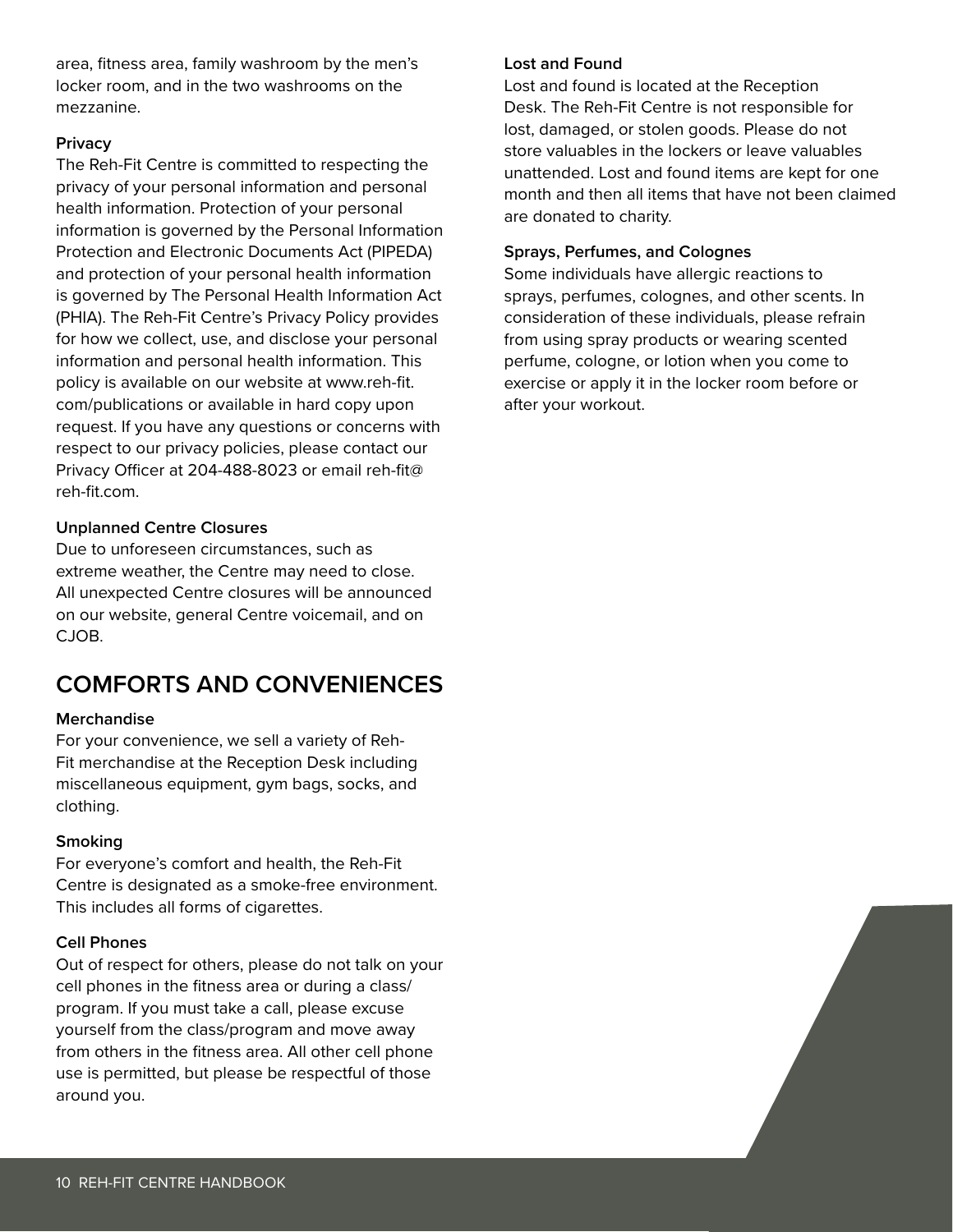## **FACILITY MAPS**

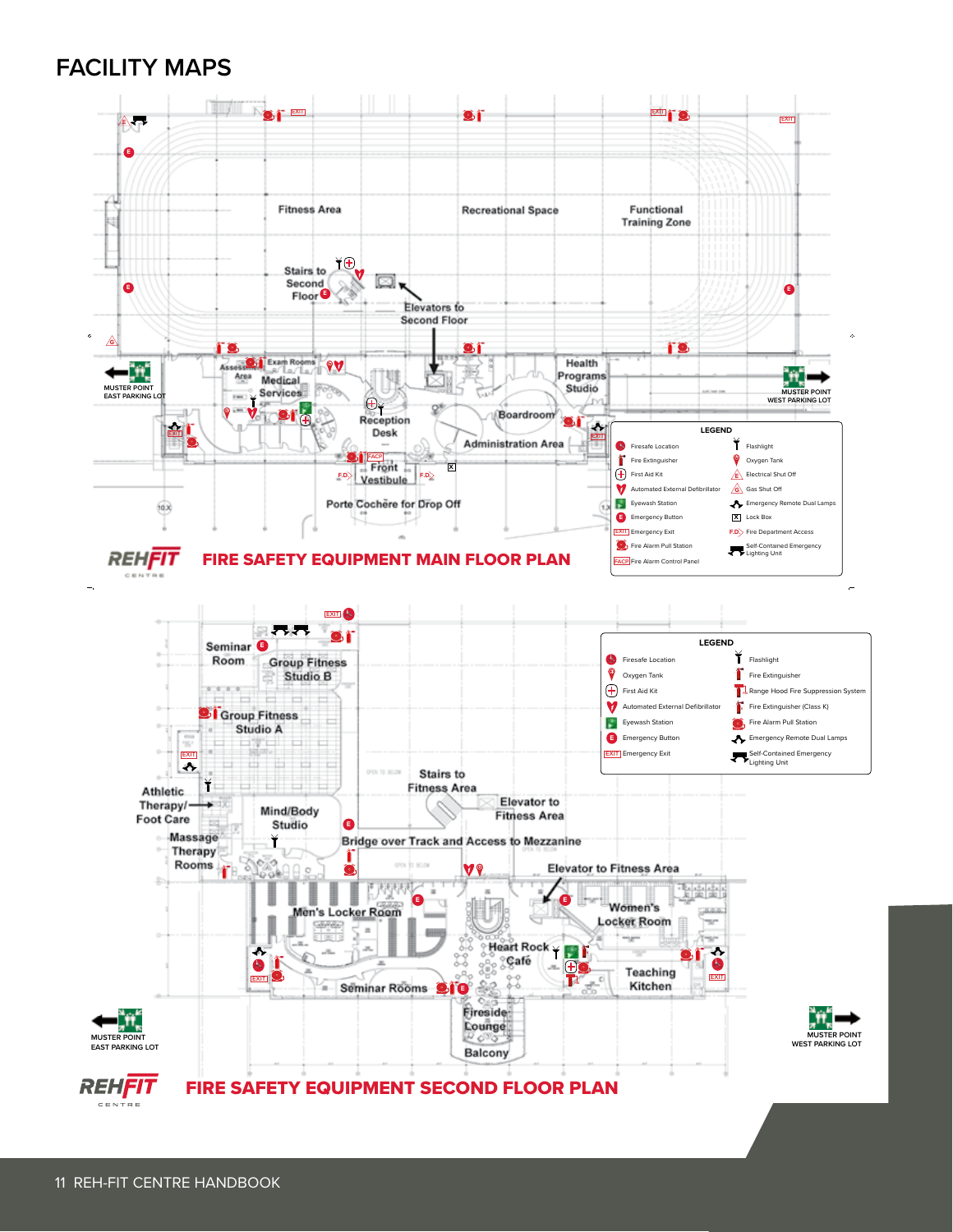# **PROGRAMS AND EVENTS**

#### **Programs**

We offer a variety of programs to our members and the community at large. Members have access to many group fitness classes per week and receive a reduced rate on many fee programs.

Visit our website for a listing of all programs or pick up a Program Schedule at the Centre. Registration is available online or at the Reception Desk.

#### **Events**

We offer a variety of events throughout the year such as fitness challenges and other advertised events that promote social and educational opportunities for our members. Please see our website for more information.

# **ADDITIONAL SERVICES**

For more information about our additional services, please visit our website. Every client booking foot care, rehabilitation services, and massage therapy must have a credit card on file. After your appointment, Reh-Fit will charge the credit card for the amount owed.

We require a minimum of 24 hours' notice for any cancellations. Your credit card will be charged a fee of \$50.00 (plus GST) if you provide less than 24 hours' notice or miss your appointment.

#### **Training**

Receive the guidance and motivation you need to take your fitness to the next level. Our trainers not only help you establish fitness goals that are right for you, they also make it fun. Our trainers will continue to adjust your program to your changing needs throughout the course of your fitness journey.

#### **Massage Therapy**

Pain relief or tension release? Invigorating or relaxing? Whatever your stresses, expectations, and needs, our team of knowledgeable, registered therapists will help you choose the most suitable massage for you. With proper care of your body, massage therapy can help promote a better active lifestyle that lets you take control of your life.

#### **HydroMassage**

After your workout, recover, relax, and cool down with our HydroMassage loungers. In as little as 10 minutes, you can receive a relaxing, rejuvenating massage that combines massage and heat therapies. Waves of heated water span the full length of your body while you remain fully clothed and dry throughout the relaxing experience. The massage loungers allow you to customize your massage so you can select the pressure and focus areas to maximize your healing experience. HydroMassage is only available to current members.

#### **Nutritional Counselling**

Proper nutrition is essential to achieving and maintaining a healthy lifestyle. It can help you increase energy levels, combat fatigue, improve athletic performance, maintain vitality, and achieve your fitness goals. Individual nutrition consultation sessions are a unique opportunity for you to meet with a registered dietitian to target specific needs.

#### **Foot Care**

A foot care nurse can help reduce heavy calluses, corns, and trim deformed or thickened nails. The nurse also assesses feet and lower limb for circulation, sensation, swelling, and assesses for the potential risk of ulcer development and falls. A large part of a nurse's job involves client education and monthly to bimonthly follow up. Most extended health care insurance plans cover foot care.

#### **Rehabilitation Services**

Our highly skilled staff provide one-on-one care for rehabilitation and injury management through assessment, diagnosis, and treatment of musculoskeletal concerns.

 • Athletic Therapy - Athletic Therapy includes the prevention, immediate care, and reconditioning of musculoskeletal injuries. Prevention includes musculoskeletal, gait and postural evaluation/education, equipment selection, fitting and repair, warm up, conditioning programs, prophylactic or supportive taping and bracing, and adapting to the activity environment and facilities.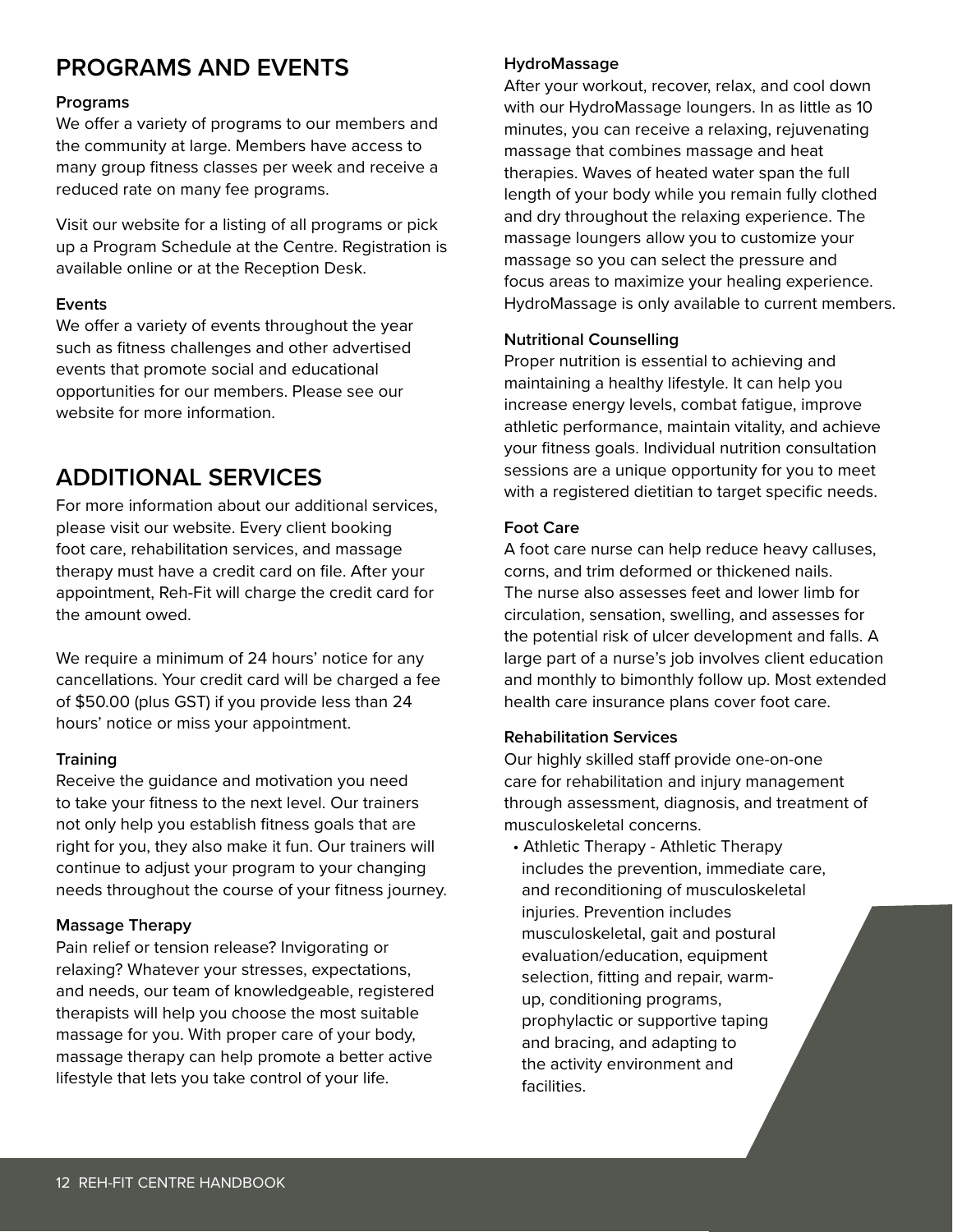#### **Facility Rentals**

If you are planning an event for your business, organization, or group, host your meeting in one of our many seminar rooms.

The following services are available:

- Heart-healthy catering
- Webinars and audio conference capability
- Health and wellness presentations
- Specialty exercise classes
- Group drop-in passes

For more information, please visit our website or call 204-488-5857.

## **THE REH-FIT: PROMOTING HEALTH AND WELLNESS AT A WORLD-CLASS LEVEL**

The Reh-Fit Centre had its origins in a cardiology stress test laboratory that operated in the early 1970s at St. Boniface General Hospital. The laboratory was equipped with a treadmill for running the stress tests used to diagnose heart problems.

Following their heart attacks, patients began turning up for workouts on the treadmill. In 1975, the University of Manitoba offered the use of the underground track, known as the Gritty Grotto, in the basement of the School of Physical Education. Participants completed their cardiac rehabilitation under the supervision of medical and physical education staff.

The group became the founding members of the Reh-Fit when it opened in 1979 and began offering Canada's first community-based cardiac rehabilitation program. Its mission was to enhance the health and well-being of its members and the community by providing innovative health and fitness services through assessment, education, and exercise in a supportive environment.

Since then the Reh-Fit has helped build community wellness by encouraging individuals, groups, and the larger community to enjoy regular, healthy, active living that improves quality of life and longevity while relieving pressure on our health care system.

Our Cardiac Rehabilitation program has been saving and enhancing the lives of those with heart disease for more than 40 years. The program is particularly valuable, given that heart disease is the number one killer in Canada.

The Centre is fully accessible offering the latest medical and exercise equipment. We serve over 3,000 members/users and thousands of community users and others who take advantage of our educational seminars and programs. The Centre serves people throughout Winnipeg as well as from Manitoba's rural areas, and attracts a broad range of ages, from 12 to those in their 90s.

The Reh-Fit holds annual events that promote healthy living, works with other groups and organizations to help bring innovative programs and services to the community, and supports research to assess the effectiveness of health and fitness programs in building community health.

Following a \$12-million expansion and renovation completed in January 2006, the Reh-Fit continues to promote community health and fitness at a worldclass level.

#### **Volunteer Opportunities**

We are a volunteer organization – from the Boards of Directors through to committees with volunteers dedicated to helping with special events, mailings, and fund development. We are dependent on our volunteers sharing their time, enthusiasm, and expertise to enhance the services of the Centre.

If you are interested in becoming involved, please fill out a form online or pick one up at the Reception Desk.